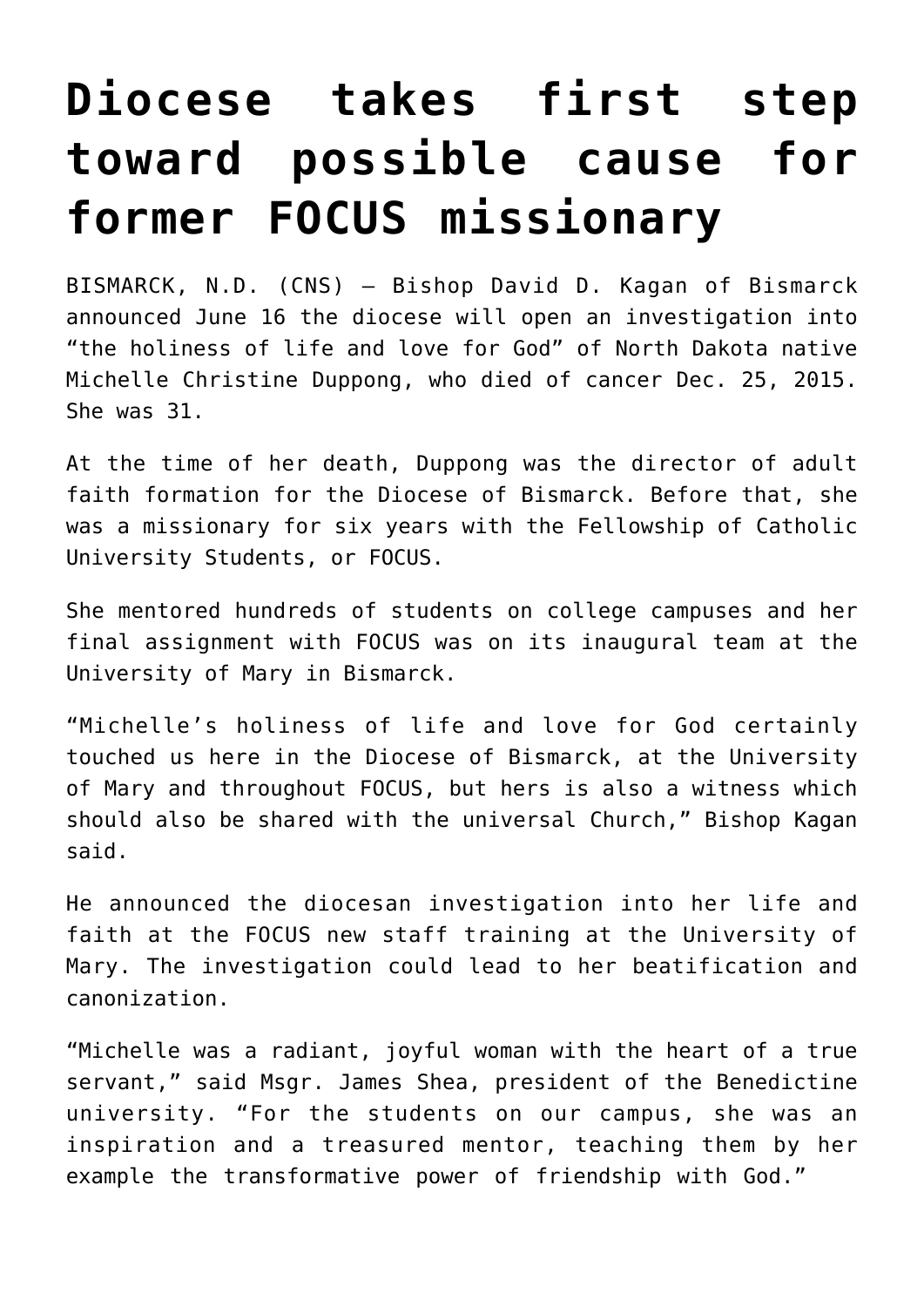Duppong grew up in Haymarsh, North Dakota, and earned a degree in horticulture at North Dakota State University in 2006. While there, she encountered FOCUS and the Catholic apostolate inspired her to serve as a FOCUS missionary after graduation.

In 2012, Duppong became Bismarck's diocesan director of adult faith formation, "using her missionary zeal to bring others closer to Christ," said a news release. On Dec. 29, 2014, Duppong was diagnosed with cancer "and battled the disease with perseverance and a patient, cheerful spirit" until her death.

The diocesan investigation, which involves the gathering of evidence about Duppong's life and deeds, will include witness testimonies and the compilation of private and public writings. When this is completed, the next stage toward her canonization cause is for the diocese to present the evidence to the Dicastery for Saints' Causes at the Vatican.

If the documentation is accepted for consideration and her cause is officially opened, Duppong would then be considered a "Servant of God."

"From there, the cause could proceed at a steady pace, especially if there are no theological objections and Duppong enjoys what the Church calls 'the fame of sanctity' — that she is venerated as a holy person."

In general, a verified miracle attributed to her intercession would be needed for he beatification and a second such miracle would be required for canonization.

A documentary titled "Thirst for Souls: the Michelle Duppong Story" is in the works. Its worldwide premiere would take place at SEEK23, FOCUS' national conference, to be held Jan. 2-6 in St. Louis.

The mission of FOCUS is "to share the hope and joy of the Gospel" on campuses and in parishes through Bible studies,